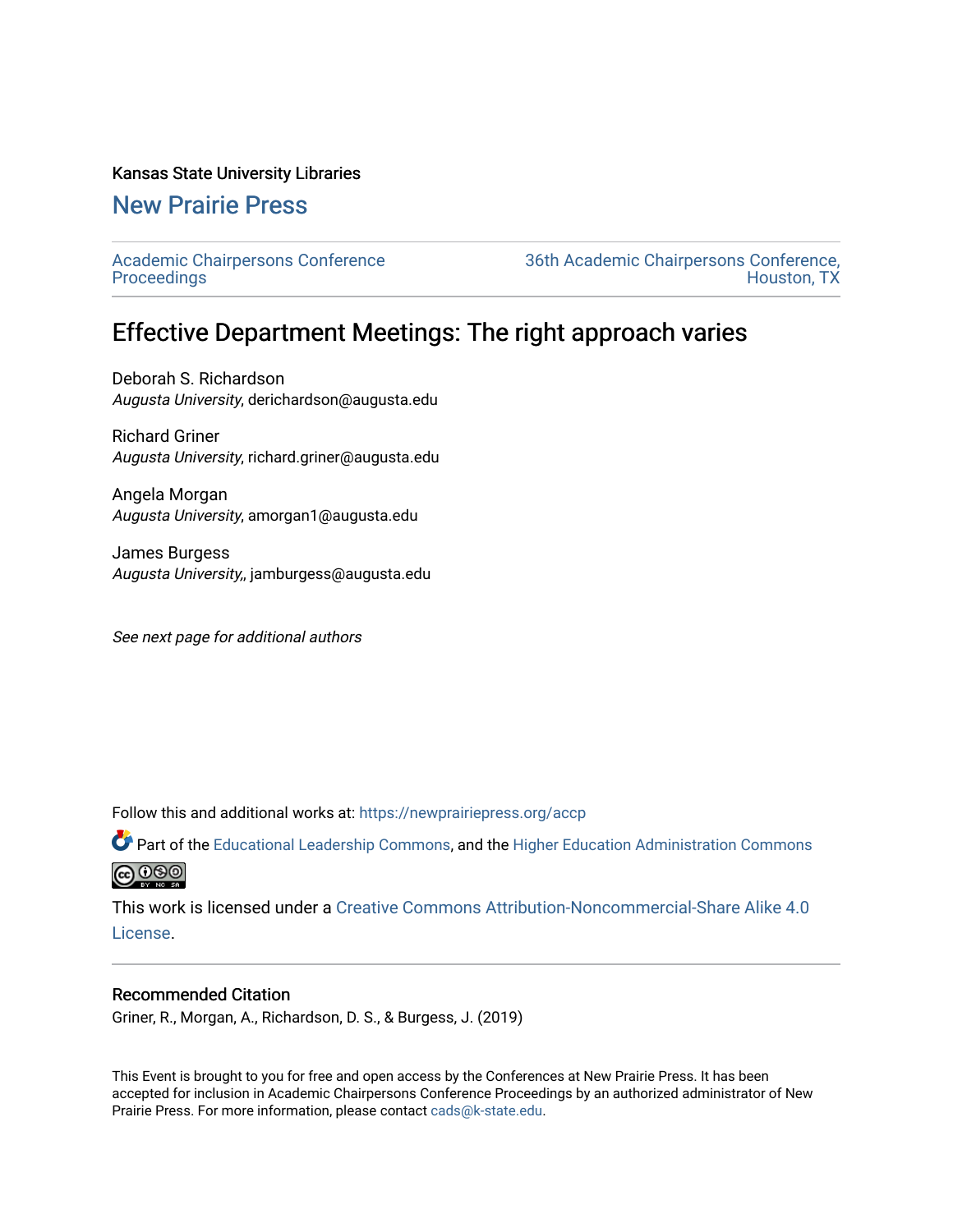### Presenter Information

Deborah S. Richardson, Richard Griner, Angela Morgan, and James Burgess